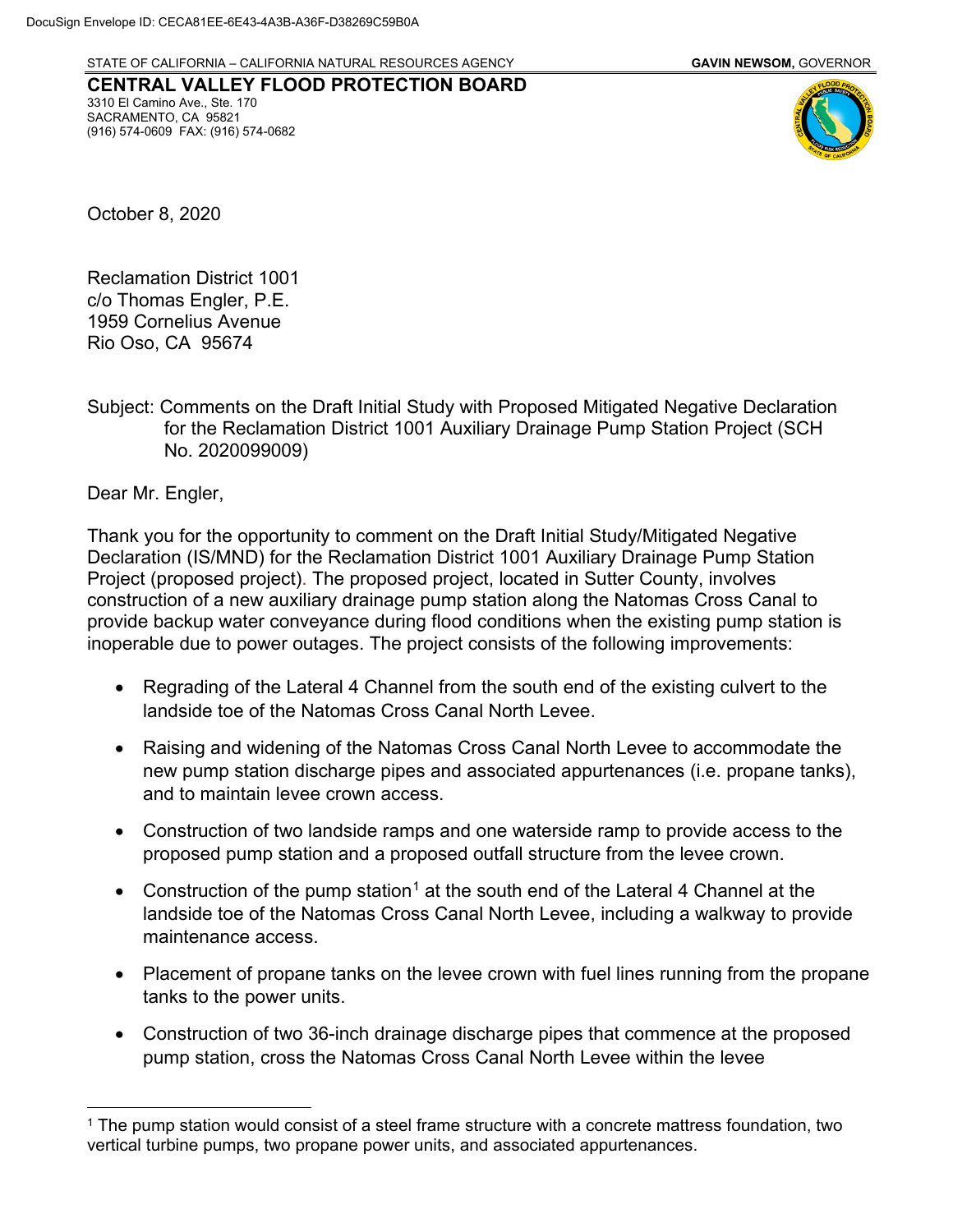embankment, and end at a proposed concrete outfall structure at the waterside toe of the levee.

- Construction of a railcar bridge with a trash rack at the upstream end that would span the Lateral 4 Channel at a location just upstream of the proposed pump station.
- Grading of two irrigation ditches (west and east) to convey flows to the Lateral 4 Channel at a location upstream of the proposed railcar bridge. The proposed ditch alignments include 12-foot access roads. The remainder of the existing ditch located in between the proposed irrigation ditches and the pump station would be filled.

## **1.0 Responsibility of the Central Valley Flood Protection Board**

The Central Valley Flood Protection Board (Board) is the State's regulatory agency responsible for ensuring appropriate standards are met for the construction, maintenance, and operation of the flood control system that protects life, property, and habitat in California's Central Valley. The Board serves as the State coordinator between the local flood management agencies, and the federal government, with the goal of providing the highest level of flood protection possible to California's Central Valley.

As required by California Code of Regulations, Title 23, Division 1 (Title 23), Section 6, approval by the Board is required for all proposed work or uses, including the alteration of levees within any area for which there is an Adopted Plan of Flood Control within the Board's jurisdiction. In addition, Board approval is required for all proposed encroachments within a floodway, on adjacent levees, and within any Regulated Stream identified in Title 23, Table 8.1. Specifically, Board jurisdiction includes the levee section, the waterward area between project levees, a minimum 10-foot-wide strip adjacent to the landward levee toe, the area within 30 feet from the top of bank(s) of Regulated Streams, and inside Board's Designated Floodways. Activities outside of these limits which could adversely affect Federal-State flood control facilities, as determined by Board staff, are also under the Board's jurisdiction. Permits may also be required for existing unpermitted encroachments or where it is necessary to establish the conditions normally imposed by permitting, including where responsibility for the encroachment has not been clearly established or ownership or uses have been changed. The Board received your encroachment permit application (T2020072) on July 1, 2020. Board staff is reviewing your application and the environmental documents and will contact you if additional information is needed.

Federal permits, including U.S. Army Corps of Engineers (USACE) Section 404 and Section 10 regulatory permits and Section 408 Permission, in conjunction with a Board permit, may be required for the proposed project. In addition to federal permits, State and local agency permits, certification, or approvals may also be required. State approvals may include, but are not limited to, California Department of Fish and Wildlife's Lake and Streamed Alteration Agreement and Regional Water Quality Control Board's Section 401 Water Quality Certification. The project proponent must obtain all authorizations that the proposed project may require.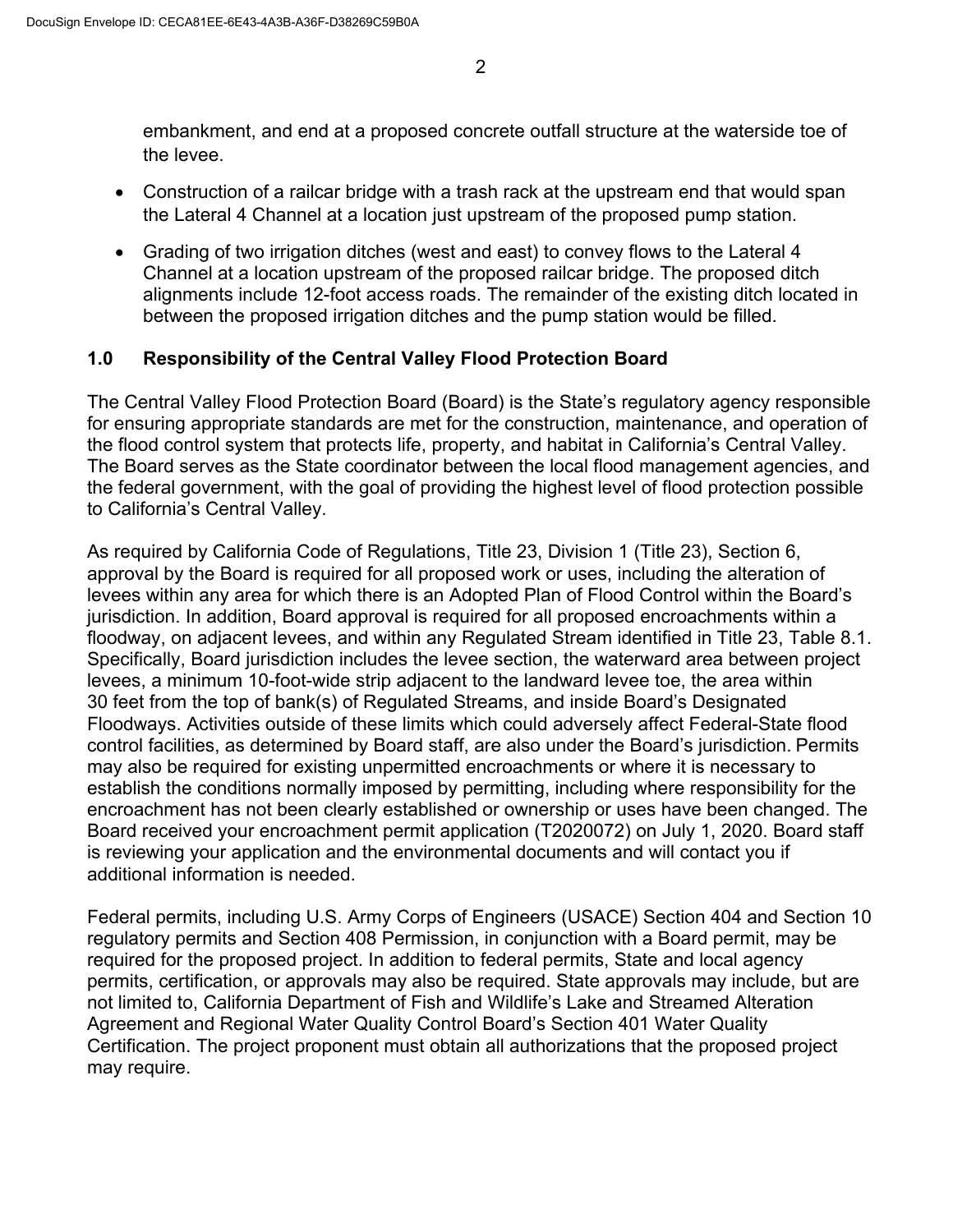## **2.0 Comments on the IS/MND**

Pursuant to Section 15 of Title 23, the Board may deny an encroachment permit if the proposed project could:

- Jeopardize directly or indirectly the physical integrity of levees or other works;
- Obstruct, divert, redirect, or raise the surface level of design floods or flows, or the lesser flows for which protection is provided;
- Cause significant adverse changes in water velocity or flow regimen;
- Impair the inspection of floodways or project works;
- Interfere with the maintenance of floodways or project works;
- Interfere with the ability to engage in flood fighting, patrolling, or other flood emergency activities;
- Increase the damaging effects of flood flows;
- Be injurious to, or interfere with, the successful execution, functioning, or operation of any adopted plan of flood control; or
- Adversely affect the State Plan of Flood Control, as defined in the California Water Code.

As a responsible agency under the California Environmental Quality Act (CEQA), the Board requires adequate information to evaluate the flood impacts of the project. We appreciate the IS/MND discussion summarizing the results of the Hydraulic Analysis Report prepared for the proposed project. Board staff will review the report, along with other documents submitted in support of your application to determine if the proposed project could result in any potential impacts listed above. This includes direct impacts to facilities under construction, as well as indirect impacts from the project to surrounding facilities.

The Biological Resources section of the IS/MND notes that large diameter trees may be removed during project construction. California Code of Regulations, Title 23, Section 131 provides the regulatory requirements for maintenance, planting, and removal of vegetation. Specifically, Section 131(l) of the California Code of Regulations states that "trees removed from the levee and from within ten feet of the levee shall have all roots larger than 1  $\frac{1}{2}$  inches in diameter removed for a distance of at least 3 feet from the tree trunk at ground level and the hole filled with impervious soil compacted in 4-6 inch lifts." In addition, it is recommended that you refer to California Code of Regulations, Title 23, Section 131 when completing restoration work. If onsite restoration is required, please contact Board staff to ensure that any planting plans and vegetation maintenance schedules that have been developed are included in your encroachment permit application documents.

Under Impact (b) of the Geology and Soils section it is noted that rock slop protection will be placed around the pump station as a method to reduce erosion. It is recommended that you refer to California Code of Regulations, Title 23, Section 121 to ensure the methods meets the Board's standards.